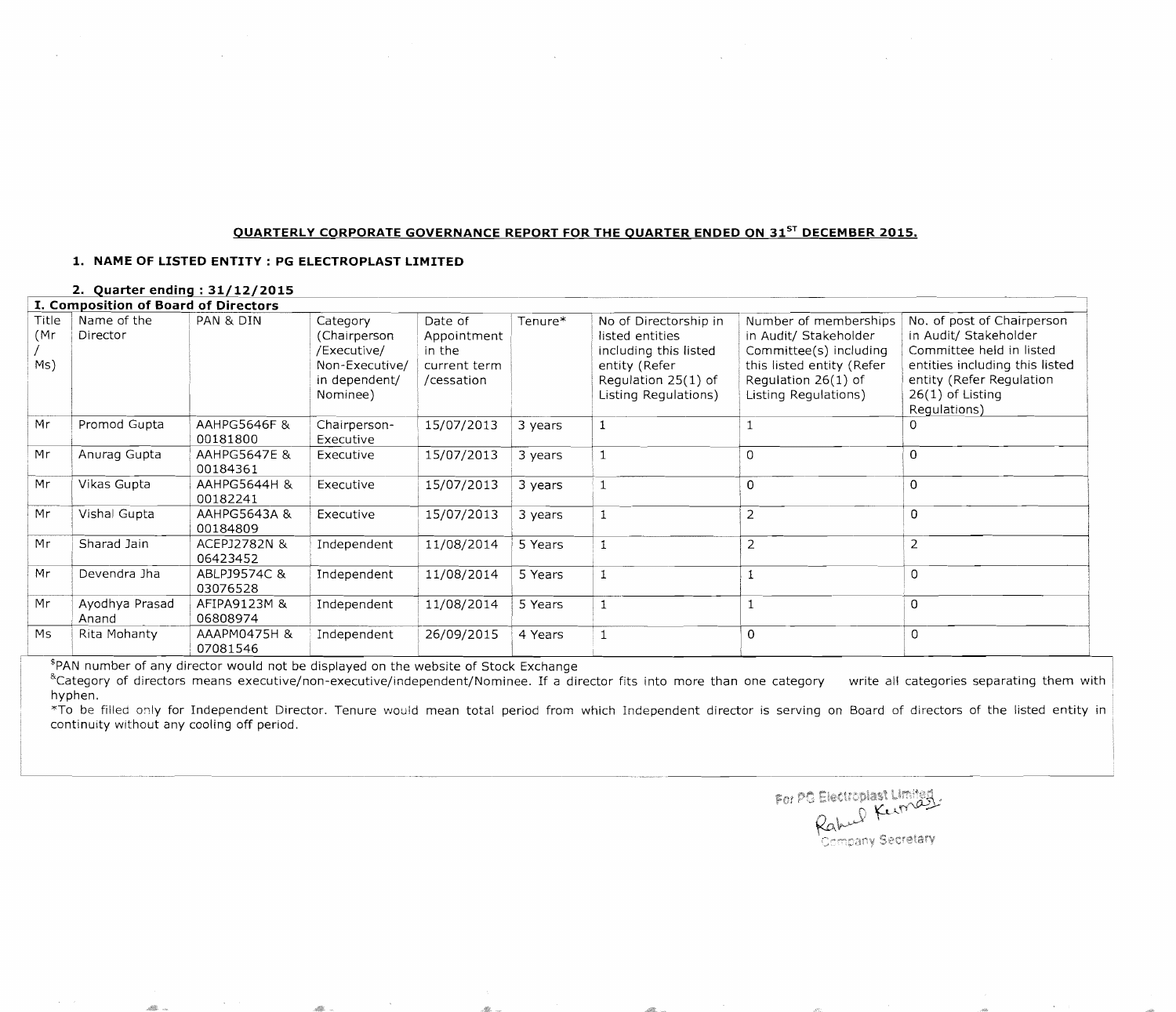| II. Composition of Committees                                 |                                                                   |                               |                                                 |                                                                   |                                                                                                                                                    |                                                                           |  |
|---------------------------------------------------------------|-------------------------------------------------------------------|-------------------------------|-------------------------------------------------|-------------------------------------------------------------------|----------------------------------------------------------------------------------------------------------------------------------------------------|---------------------------------------------------------------------------|--|
| <b>Name of Committee</b>                                      |                                                                   | Name of Committee members     |                                                 |                                                                   | Category (Chairperson/Executive/<br>Non Executive/Independent/Nominee)                                                                             |                                                                           |  |
| 1. Audit Committee                                            |                                                                   | Mr. Sharad Jain               |                                                 |                                                                   | Chairperson, Non Executive-Independent                                                                                                             |                                                                           |  |
|                                                               |                                                                   | Mr. Devendra Jha              |                                                 |                                                                   | Non Executive-Independent                                                                                                                          |                                                                           |  |
|                                                               |                                                                   |                               | Mr. Ayodhya Prasad Anad                         |                                                                   | Non Executive-Independent                                                                                                                          |                                                                           |  |
|                                                               |                                                                   |                               | Mr. Vishal Gupta                                |                                                                   | Executive                                                                                                                                          |                                                                           |  |
| 2. Nomination & Remuneration                                  |                                                                   | Mr. Devendra Jha              |                                                 |                                                                   | Chairman, Non Executive-Independent                                                                                                                |                                                                           |  |
| Committee                                                     | Mr. Ayodhya Prasad Anad                                           |                               |                                                 | Non Executive-Independent                                         |                                                                                                                                                    |                                                                           |  |
|                                                               |                                                                   | Dr. Rita Mohanty              |                                                 |                                                                   | Non Executive-Independent                                                                                                                          |                                                                           |  |
|                                                               |                                                                   |                               | Mr. Promod Gupta                                |                                                                   | Executive                                                                                                                                          |                                                                           |  |
| 3. Risk Management Committee<br>(If applicable)               |                                                                   |                               | <b>Not Applicable</b>                           |                                                                   |                                                                                                                                                    |                                                                           |  |
| 4. Stakeholders relationship                                  |                                                                   |                               | Mr. Sharad Jain                                 |                                                                   |                                                                                                                                                    | Chairperson, Non Executive-Independent                                    |  |
| committee                                                     | Mr. Vishal Gupta                                                  |                               |                                                 | Executive                                                         |                                                                                                                                                    |                                                                           |  |
|                                                               | Mr. Promod Gupta                                                  |                               |                                                 | Executive                                                         |                                                                                                                                                    |                                                                           |  |
|                                                               |                                                                   |                               |                                                 |                                                                   | <sup>&amp;</sup> Category of directors means executive/non-executive/independent/Nominee. if a director fits into more than one category write all |                                                                           |  |
| categories separating them with hyphen.                       |                                                                   |                               |                                                 |                                                                   |                                                                                                                                                    |                                                                           |  |
| III. Meeting of Board of Directors                            |                                                                   |                               |                                                 |                                                                   |                                                                                                                                                    |                                                                           |  |
| Date(s) of Meeting (if any) in the                            |                                                                   |                               | Date(s) of Meeting (if any) in the relevant     |                                                                   |                                                                                                                                                    | Maximum gap between any two consecutive (in                               |  |
| previous quarter                                              |                                                                   | quarter                       |                                                 |                                                                   | number of days)                                                                                                                                    |                                                                           |  |
| 8 <sup>th</sup> August 2015 & 26 <sup>th</sup> September 2015 |                                                                   | 9 <sup>th</sup> November 2015 |                                                 |                                                                   | 44 days                                                                                                                                            |                                                                           |  |
| <b>IV. Meeting of Committees</b>                              |                                                                   |                               |                                                 |                                                                   |                                                                                                                                                    |                                                                           |  |
|                                                               | Date(s) of meeting of<br>the committee in the<br>relevant quarter |                               | Whether requirement of<br>Quorum met (details)  | Date(s) of meeting of<br>the committee in the<br>previous quarter |                                                                                                                                                    | Maximum gap between any two<br>consecutive meetings in number<br>of days* |  |
| <b>Audit Committee</b>                                        | 09/11/2015                                                        |                               | Yes; all members were<br>present at the meeting |                                                                   | 08/08/2015                                                                                                                                         | 93                                                                        |  |
| Stakeholders relationship<br>committee                        | Yes; all members were<br>present at the meeting                   |                               | 08/08/2015                                      |                                                                   | 93                                                                                                                                                 |                                                                           |  |
| Nomination & Remuneration<br>N.A.<br>Committee                |                                                                   | N.A.                          |                                                 | N.A.                                                              |                                                                                                                                                    | N.A.                                                                      |  |